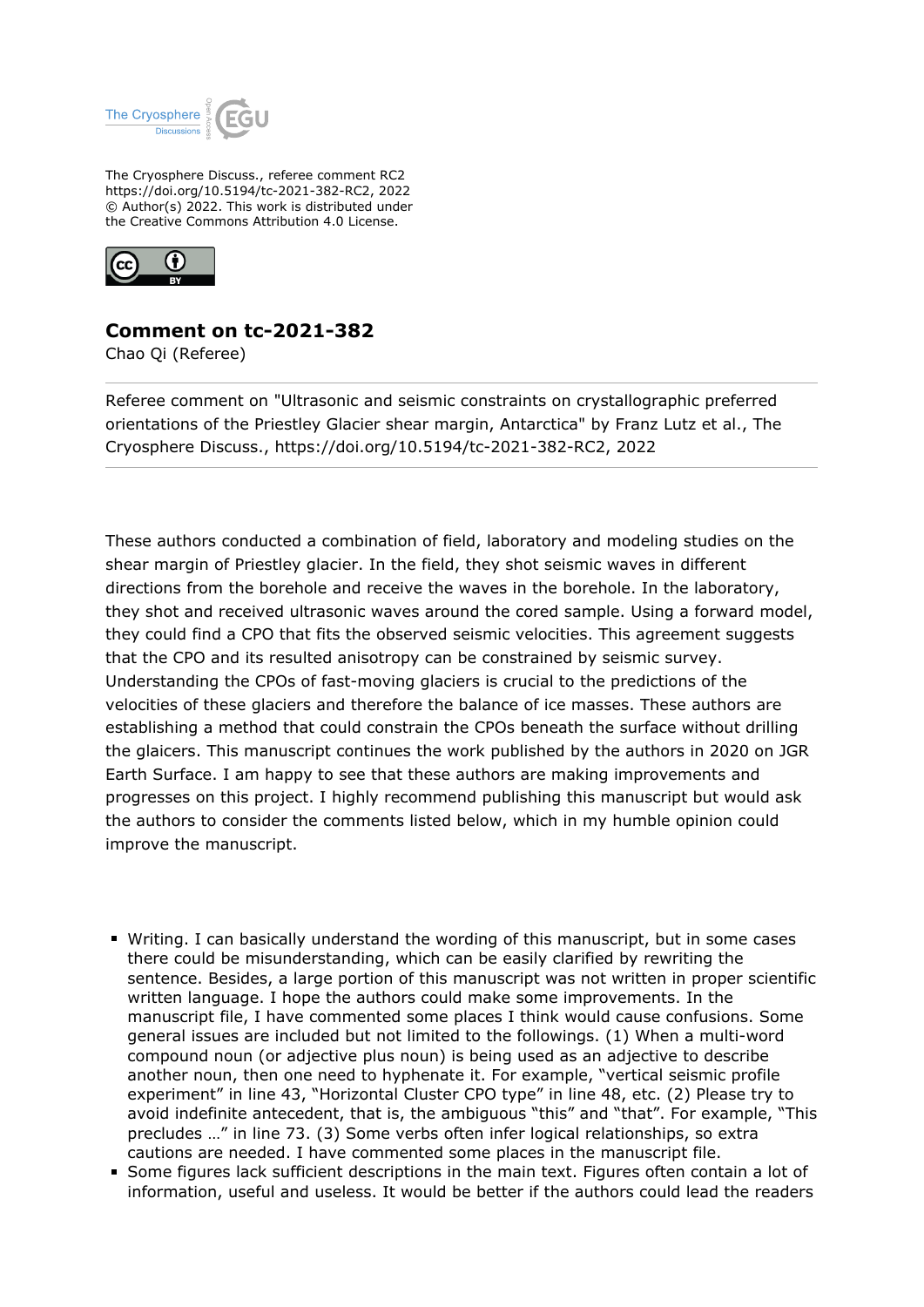through a figure, so that we know what the important features are. (1) Figure 4. Most of the descriptions of Figure 4 are in Section 3.2. When I look at Figure 4, the first thing that caught my eye is the velocity difference between samples, the second thing is that all three sample share the same trend of velocity with degree, and the third thing is that the peaks of red and yellow data are mostly at the same angle, while there seems a "phase lag" in angle for the blue data. However, these features were not mentioned in Section 3.2. So I don't know if I get the correct messages from the figure. I see some of what I concerned were discussed in the Discussion section, but it is necessary to describe these in Section 3.2, which is a "results" section. (2) Figures 7 and 8 are very complicated but are only mentioned in two paragraphs from 208 to 222. The figures are very pretty with cold to warm colors indicating the depth. However, I could not get how to relate the depths with the three model curves. The authors did not mention the use of depth in these figures (apology if the authors actually used the depth info but I missed it). If the depth info is useless, then there is no need to show it in the figure. If the depth is useful, then please describe the results in the text. (3) Figures 11 and 12 should belong to discussion section but were only briefly mentioned in lines 243 to 248. I think it would be interesting to discuss possible causes for the differences between the three.

- Because three aspects of work were combined in this study, the manuscript is structured a bit differently. Based on my understanding, section 2, 3 and 4 are methods and results for field work, laboratory work and modelling, respectively. In section 2, the authors talked about data collection method, travel-time differences and velocity differences. The section is entitled "Seismic anisotropy informed by a vertical seismic profile shooting". When we talk about seismic anisotropy, two aspects should be included: the radial anisotropy, i.e., velocity difference, and the azimuthal anisotropy, i.e., fast direction. If the authors would like to keep the section title as it, I would ask them to add some descriptions of the fast direction in Section 2.3, so that this subsection is a complete description for anisotropy. If it is not easy to reconstruct the fast direction, I would suggest changing the title of the section and the subsection. The same issue applies to Section 3, in which only wave velocities were described.
- OK, Section 4 is my biggest concern of this manuscript. Here is my understanding for section 4. (1) A CPO pattern was decided: horizontal clustering of c-axes. (2) Calculate the seismic anisotropy induced by this CPO, given different cluster orientation angle and opening angle. (3) Find the best fit for the actual anisotropy. (4) The CPO that gives the best fit is the same the CPO analyzed from the core. The logic is clear. However, I cannot agree with step (1). I think one purpose of this manuscript is to demonstrate that CPOs in a glacier can be constrained by seismic experiments in the field without analyzing the actual core. So I think a reasonable approach is to start with different CPO patterns, like what these authors did in their 2020 JGR paper. In sheared ice, two CPO patterns could form, a single cluster of c-axes and double clusters of caxes. Given that in the real case the glacial valley may narrow or widen, compressional or tensional deformation may also occur, leading to elongated clusters. So there could be different patterns to start with. I understand that considering multiple clusters may significantly increase the amount of calculations, but it is at least necessary to let readers know why this pattern was decided (Please do not start by mentioning the actual CPO, which is the final answer to check the models). Also, if no other CPO patterns were considered, some discussions are necessary to explain the current limitations of this modeling approach.
- One thing could be helpful for readers to understand this manuscript better is to include some introductions of the wave velocities along different crystallographic axes of ice. In many papers on seismic anisotropy of the upper mantle for example, the wave velocities along different crystal axes of olivine were always introduced, although these people know olivine very well. Ice is not studied as much as olivine for seismic anisotropy. So I think it is necessary to briefly introduce the anisotropy of ice single crystal. Moreover, during the introduction of anisotropy of single crystal, it is also necessary to explain why only c-axes were considered in the modeling, but not a-axes